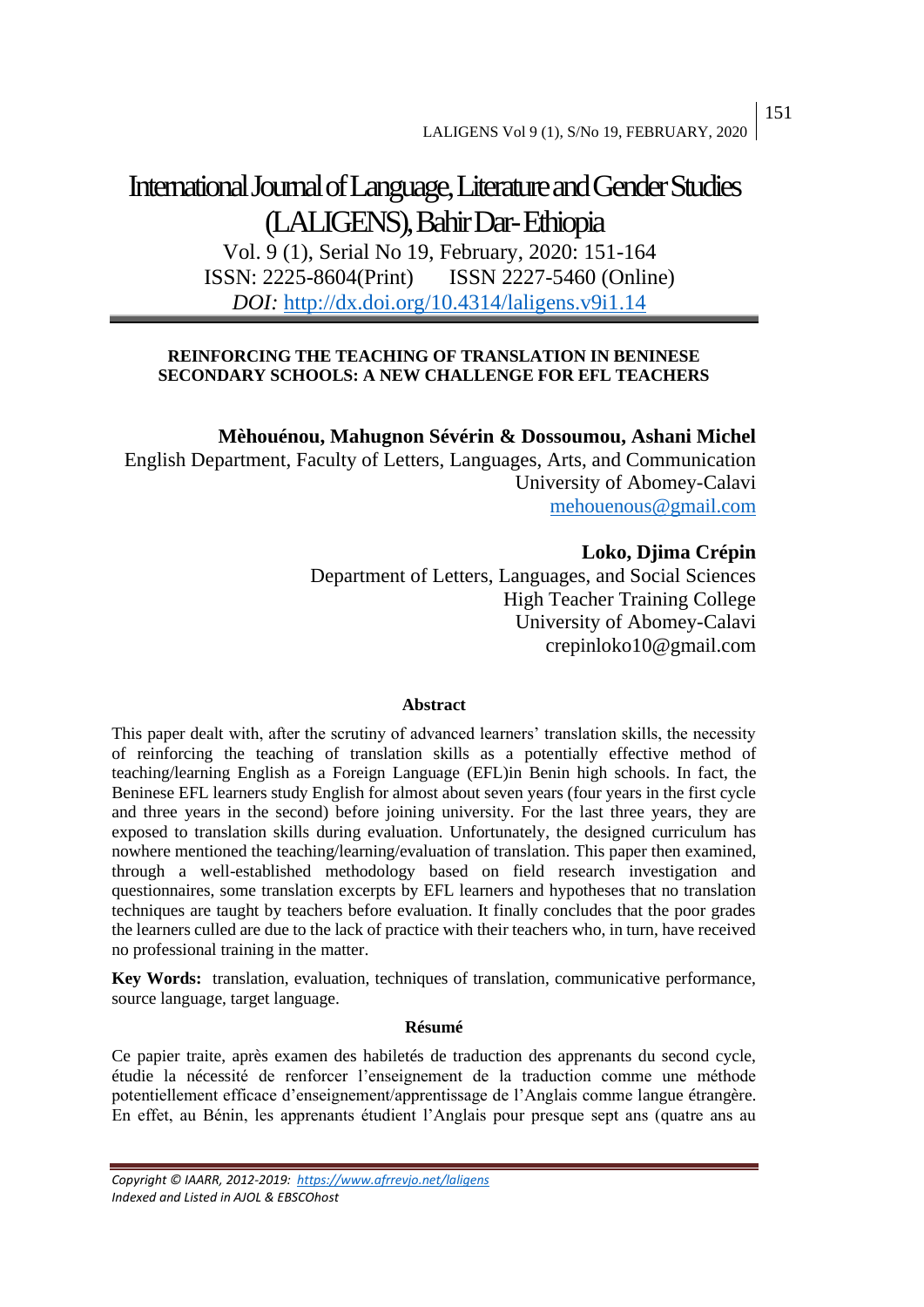premier cycle et trois ans au second cycle) avant leur admission à l'université. Pour les trois dernières années, ils sont exposés à la traduction pendant les évaluations. Malheureusement, le programme établi ne fait, en aucun cas, mention de l'enseignement/apprentissage/évaluation de la traduction. Nous essayons donc, à travers une méthodologie bien établie basée sur investigation et questionnaires d'examiner des essais de traduction par ces apprenants et posons l'hypothèse selon laquelle aucune technique de traduction n'est enseignée aux apprenants par les enseignants. Le travail finalement conclut que les mauvaises notes reçues par les apprenants sont dues au manque de pratique avec leurs professeurs qui, en retour, n'avaient reçu aucune formation professionnelle en la matière.

**Mots clés :** traduction, évaluation, techniques de traduction, performance communicative, langue du départ, langue d'arrivée.

#### **Introduction**

Language is dynamic and an important tool of communication. Due to the varieties of language spoken all over the world, businessmen, scientists, scholars, investigators or musicians do not always have a good knowledge of the languages used in a communicative event or interaction. The only practical solution in this case is to resort to translation when the language is not understood or spoken. Colonization makes it possible the expansion of languages throughout the world. Many African countries have inherited from these languages and some are imposed as languages of instruction in many schools. The status of the English language in schools in Benin has a legal basis, the guidance of which is offered by what is termed 'La Loi d'Orientation sur l'Education (loi n°2003-17du 11 Novembre 2003'. In this law, English is not a subject to be taught but serves as a medium of teaching, that is, other subjects can be taught in English. Unfortunately, due to the lack of application of this law, the English language is rather taught like Mathematics, Physics, History, Economy, etc. and is considered as a foreign language. From this perspective, the goals settled at the beginning cannot be/are not attained.

English is undoubtedly one of the most spoken languages in the world and without pretention, it is regarded as the passport for job opportunities. Due to its fast-expansive characteristic, its comprehensive vocabulary, syntactic organization and easy-to-pronounce words, English has become the language of diplomacy, business or development of cooperation. In this perspective, people resort to translation in case of partnership between English speaking and non-English speaking partners. Our objective in this paper is not driven by what happens when an expert in translation is committed to serve as the medium between different partners uncapable to understand one another. We are neither concerned with a comparative study from the source to the target language. We rather aim at investigating the performance of learners who are evaluated in translation three years before their entry in university and raise awareness on the necessity of reinforcing the teaching of translation in Beninese secondary schools.

In Benin secondary schools, the following instruction is often read on the English evaluation papers: "*Tu traiteras tous les items en anglais, à l'exception de la traduction*". This instruction implies that the evaluation is in English and that the learners have to translate from English to French (very often a sentence, a passage or a paragraph of the text). This instruction is also a proof that in Benin the curriculum is examination-oriented, paying little attention to the communicative aspects of the teaching of the English language. From the foregoing explanation, the following questions are worth asking: "who evaluates EFL learners' translation skills?" and "what are the objectives behind the evaluation of these translation skills?" The answers to these questions raise the problem of the tools used by the EFL teachers to evaluate their learners' translation skills (we will come back on it later). Moreover, the answers to these questions should give us the real place of translation in the teaching of English as an instrument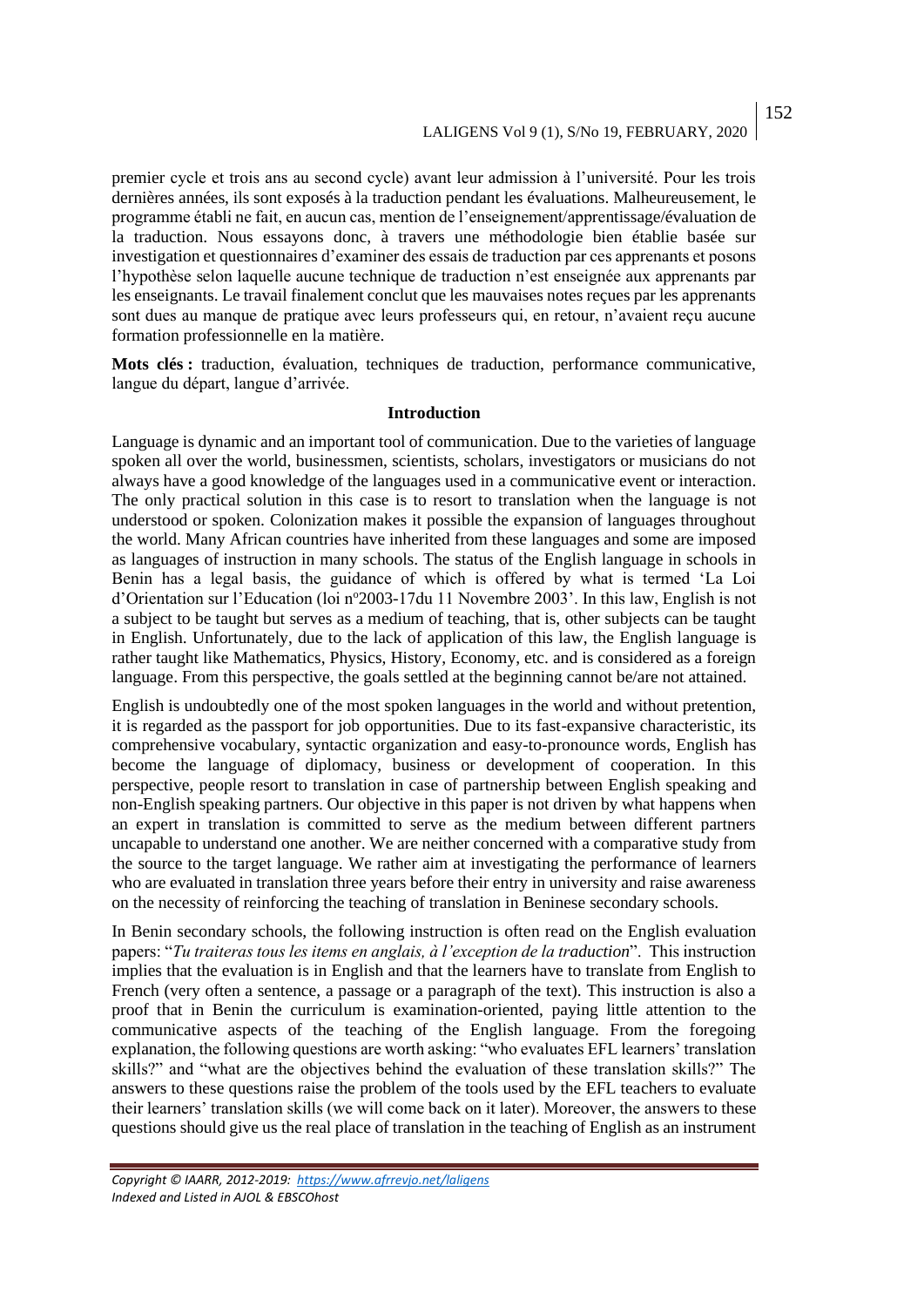153

of communication. We base our hypothesis on the fact that the evaluation of the learners' translation skills is not as objective as it should be. This, most of the time, raises controversy among EFL teachers whenever duty calls them to appreciate learners' copies and many are unanimous on the fact that the teaching of translation should be reinforced through the planning of translation-based activities likely to help learners develop some productive skills.

In order to check the above-established hypothesis, we have decided to investigate the issue through the most known method of research viz. questionnaire of which a quantitative and qualitative analysis has been made. In addition to the analysis, the paper will disclose the theoretical framework that guides this research and will also provide a discussion/an interpretation of the results.

## **An Overview of the Theoretical Framework about Translation**

Scholars draw a fine distinction between interpretation (oral or sign-language communication between users of different languages) and translation (a written text). From its etymological foundation, translation derives from the Latin *translatio*, which comes from *trans* meaning'across'and *ferre* meaning 'to carry', 'to bring'. Thus,translating is the fact of 'carrying across', 'bringing across'. In order 'to carry across' or 'to bring across', learners should be able to understand over two languages. Though the way translation is academically taught does not lead to a professional end, learners need it to achieve academic excellence. Mbotake (2014, p. 4) in this vein, offers a clear explanation and assumes that "Lederer was one of the first scholars to distinguish between *traduction pédagogique, that is, the use of translation in foreign language teaching* and *pédagogie de la traduction, which refers to the training of professional translators*"*.* Referring to the foregoing, we can assume that translation can be academically evaluated and professionally as well.

Translation on both sides is the communication of the meaning of a source-language (SL) text by means of an equivalent target-language (TL) text. Siregar (2018, p. 148) in this respect explained: "… the process of translation is a series of actions in an attempt to render any text from a certain language (source language) to another language (target language) to produce a translation. This process involves cognitive process and mastery of two languages as well as cultures". This assertion emphasizes the mastery of two languages which from a linguistic standpoint should not be possible to the neglect of grammar and vocabulary. Concerning the place of grammar in translation, Leech (1982, p. 3) believed that grammar refers to mechanisms corresponding to the work of language used in communicating. It implies that grammar is an important component to form a correct sentence in order to communicate appropriately. This is certainly what gives birth to one of the most popular methods of translation known as the Grammar-Translation Method (GTM).

Some researchers (Prator and Celce-Murcia in Fauziati, 2008: 12; Siregar, 2018:149) assume that "Grammar-Translation Method is a conventional learning method which focuses on L2 grammar and uses the mother tongue as the medium of instruction". According to Brown (1989) quoted in Siregar (2018, p.149), GTM has some characteristics summarized in the following points:

- 1- The unit of teaching is word, not a sentence. It means vocabulary is taught in the form of isolated words.
- 2- It considers grammar as a soul of language.
- 3- Grammatical rules of teaching of English are explained into mother tongue.
- 4- This method does not help in developing the learner's communicative competence.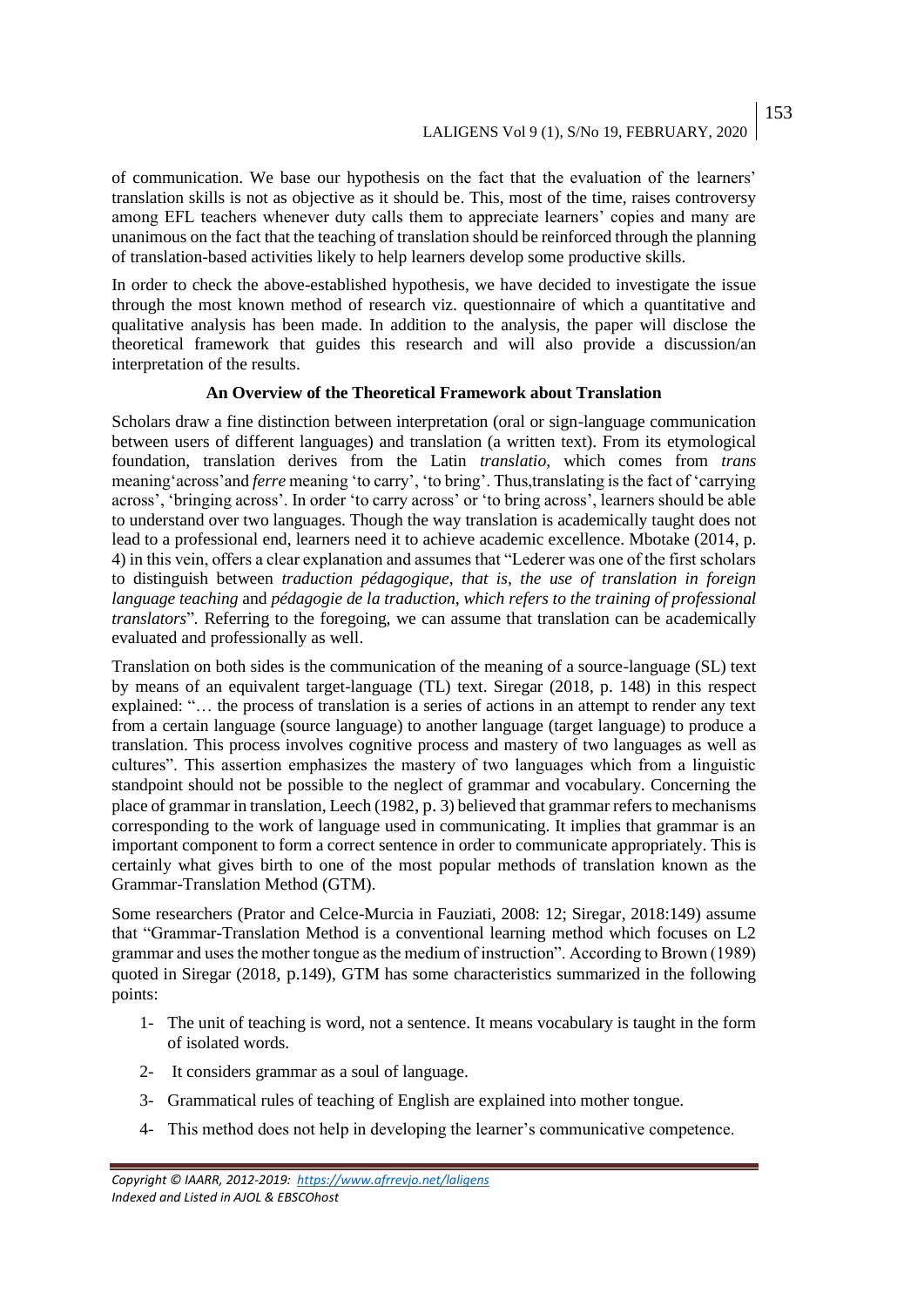- 5- English grammar is taught through rules, translation, definition and comparative study of mother tongue grammar.
- 6- Grammar is taught deductively.
- 7- The main function of language learning, communication, is ignored.
- 8- Reading and writing are the major focus.

The advantage this method offers is that students may acquire significant language aspects with the help of books without the teacher's guide. However, from a language acquisition or learning perspective, these characteristics do not lay emphasis on the communicative aspects, therefore ignoring some language features such as arbitrariness, creativity, displacement, spontaneous production of erroneous but rule-governed speech patterns, etc. This method makes of a learner a passive one,whereby the method of teaching is just informative preventing the learner from using his/her critical thinking. Kochhar (2013, p. 1) is then right when she asserted: "The child was treated as a pitcher into which the teacher poured *gallons of empirical facts*".

Due to GTM's considerable shortcomings, the field of translation has been revisited, renovated and new trends of methods laying emphasis on communicative performance have taken birth. Such methods translate into the vision of the followers of the Interpretive Model of Translation (IMT) developed in the 80s by Marianne Lederer and Danica Seleskovitch (2001) who see this model as a theory of meaning because "it explains the phenomenon of translation and reveals, through it, the essential aspects of the functioning of language".This model is also explained by Siregar (2018, p. 46) in terms of stages that include "understanding, deverbalization, and reexpression of the meaning of the text/speech with the precision that the translator must adapt to the knowledge of the target audience". In other words, the translator decodes in simpler or more accessible/comprehensive terms, words or expressions the message encoded in L1 for the speaker of an L2. It also implies that translation is meaning-oriented and the term meaning here depends on the context and circumstances. Since the language means what it does in its original context (Halliday, 1971), the translator then needs to consider the context in the course of translation so as to allow the source text to provide/carry the same meaning in the target language. The foregoing theoretical explanation is reinforced by Dancette (2001, p. 5) who asserted:

> En linguistique, la théorie sens-texte […] met en avant une sémantique de phrase qui intègre à la fois le lexique, les fonctions lexicales des mots et leur régime grammatical; elle s'occupe donc du fonctionnement des mots dans leur contexte discursif. C'est par cet aspect, la prise en considération du contexte, qu'elle permet de rendre compte de problèmes de la traduction. Le sens d'une phrase ou d'un texte est représenté par des structures sémantiques, syntaxiques et communicativo-rhétoriques.

> In linguistics, the theory meaning-text [...] puts forth the semantic field of a sentence which integrates both lexical items, the lexical functions of words and their grammatical frequency; it then takes into account the functioning of the lexical items in their discursive context. It is through this aspect, the consideration of context that it allows to make an account of the problems of translation. The meaning of a sentence or text is represented by the semantic, syntactic and rhetorical structures. (My translation)

*Copyright © IAARR, 2012-2019: <https://www.afrrevjo.net/laligens> Indexed and Listed in AJOL & EBSCOhost*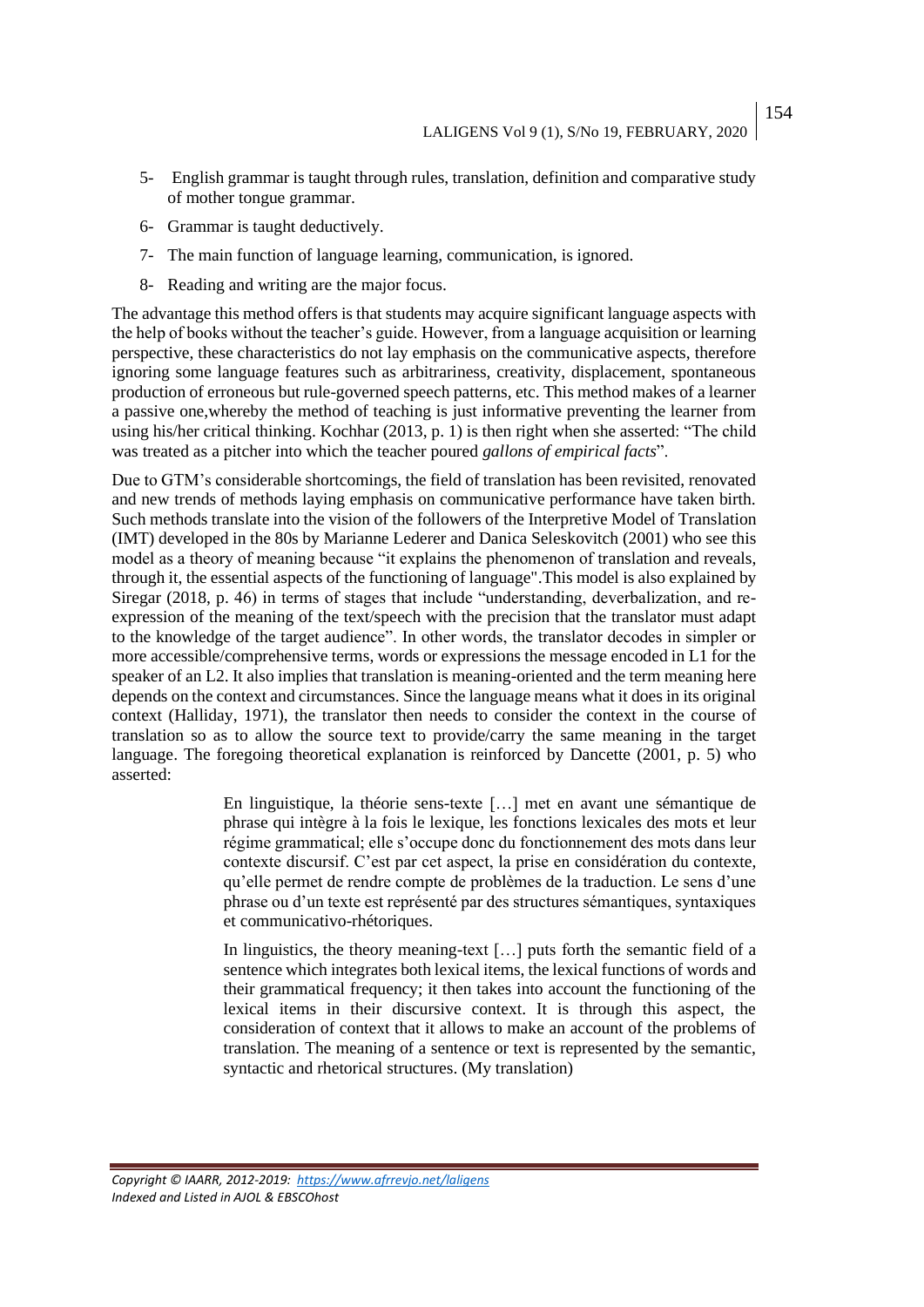## LALIGENS Vol 9 (1), S/No 19, FEBRUARY, 2020 155

The linguistic terms that attract one's attention in this assertion are 'fonctions', 'fonctionnement des mots', 'structures sémantiques', which remind of the Functional Model (FM) in translation. Skopos theory put forward by Hans J. Vermeer (1978) is the core of the functionalist translation theory developed in Germany in the 1970s.The theory has been developed as an objection to the traditional way of translating which employs "equivalence" or "faithfulness" to the source text as the most authoritative criterion to judge whether the translation is successful or not (Du, 2012, p. 2190). Skopos is the Greek word for "aim" or "purpose". As asserted by Du (2012, p. 2190) "Skopos theory focuses, above all, on the purpose of the translation, which determines the translation methods and strategies that are to be employed in order to produce a functionally adequate result. Such a result is the TT, which Vermeer calls the translatum. Therefore, in Skopos theory, knowing why an ST is to be translated and what the function of the TT will be crucial for the translator" (sic). In other words, Skopos theory which explains the purpose of translation, is goal-oriented and more objective than any other methods used in translation.

In the light of these few theories about teaching translation we have unveiled, it can be noted that the way translation is academically taught in Beninese schools is without objective (the analysis of our investigation will offer more evidence about this assumption). In fact, by choosing to investigate how teachers assess their learners' translation skills, we aim at not only discovering how it can be a didactic and pedagogical tool in improving learners' communicative performance but also to see if it is relevant to their university training. At this level, we call upon docimology which requires that exam papers should assess/evaluate what has been taught but it seems here that there exists a great disparity between teaching and evaluation. We promised in our introductory words to come back on the questions related to the evaluation of EFL learners' translation skills to uncover the basis on which the translation evaluation can be done and if any of the pedagogical measurements is known to teachers.

According to Amini (2018, p. 2) "Translation studies suggest that the Trends of Quality Assessment can be broadly grouped into two categories: those based on error analysis and those based on a holistic approach, with some attempts to combine the two. That is, the common Trends of Quality Assessment methods which are applied in academic settings include holistic, analytic, and combined methods. In addition to these three approaches, the corpus-based methods have been introduced recently, and they have turned to be efficient as well". In order to offer a practical tool of analysis to EFL teachers, he has labelled the error analysis Method B, the holistic approach Method C and the combination of both methods Method D. Let's discover what the content of each method reveals. We have to acknowledge that elements of explanation of the different methods are taken from Amini (2018).

Method B also called Waddington's method (Waddington 1999) examined the penalty for each mistake according to the extent of its effect on the overall quality of the concerned translation. The corrector first has to decide whether each mistake is a translation mistake or just a language mistake; this is done by deciding whether or not the mistake affects the transfer of meaning from the source to the target text: if it does not, it is a language mistake (and is penalized with − 1 point), if it does, it is a translation mistake (and is penalized with − 2 points).

Method C presents a unitary scale which considers the translation competence as a whole, instead of dividing it into various sub-scales representing different sub-competences. The descriptors do not use terminology that would presuppose specialist knowledge (such as applied linguistics) on the part of the correctors. It includes only five main levels in an attempt to achieve maximum consistency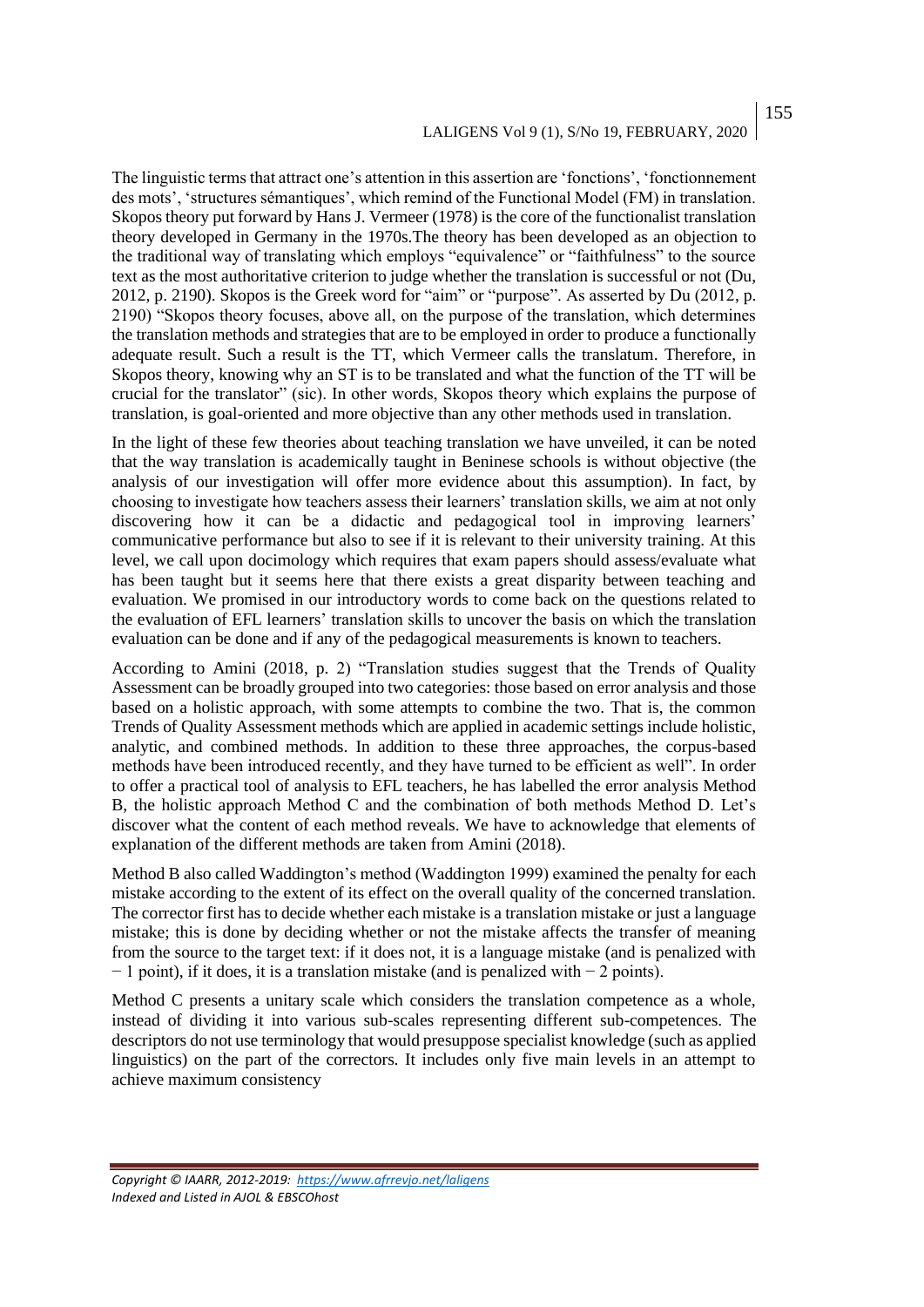Method D is the combination of error analysis method B and holistic method C in a proportion of 70/30, that is, method B accounts for 70% of the total result and method C for the remaining 30%.

After this methodological framework, we now turn to the materials and the methods used during our investigation.

## **Materials and Methods**

Fifty (50) secondary school learners of a private school located in the commune of Akpro-Missérété (Benin) participated in this investigation. All of them are in their final year of secondary school and their class is gender inclusive without any age limitation. The data for this paper were collected during the second term (January-March) evaluation of the school year 2018-2019. This means that these learners have already spent more than five months in the class. The investigation was mainly based on the translation of an evaluation paper whereby the learners were asked to translate a passage of the reading comprehension text from English to French. The content of this passage is as follows: *"At that point, the man sitting next to Rosa Parks stood up and she shifted her leg in the seat and let him pass. As she moved to the window, she noticed out of the corner of the eye that the two women across the aisle had vacated their seats".* Some translated versions produced by the learners of this passage (see some examples in the appendix) are boring – perhaps they have lost something in translation – with terrible misspelled French words, run-on sentences or sentence fragments, lack of coherence, tenses, etc. which inconvenience the evaluators in many ways. As language teachers trained in applied linguistics, the recurrent occurrence of this phenomenon cannot escape our attention. It is then time to raise awareness about it because if nothing is done, these poor translated versions will smash the efforts of other students who devote much time to succeed in this exercise.

Our investigation is based on the hypothesis according to which translation minimal skills are not taught to learners and due this fact, learners harvest bad marks in translation during evaluation. In order to check this hypothesis, we have designed two questionnaires: one to EFL learners and the other to EFL teachers. The objective of the questionnaire to EFL teachers is to collect from them information related to their teaching practices especially the one concerning translation. The methodology used to collect data consists in distributing the questionnaires to the participants and collecting them after a while. This strategy allows us to have proof-reliable evidence to our study. No interview has been granted to the participants. Likewise, we have carried no class observation.

## **Analysis of Data and Discussion**

This section of the investigation deals with the analysis of the data collected and a discussion of them.

## **1. Presentation and Analysis of Data Collected from EFL Learners**

This part of our paper presents a tabulated and statistical analysis of the data collected from EFL learners. This stage is followed by some analysis of the results. It is worth noting that the questionnaire addressed to these learners comprises eight (08) questions. Apart from the preliminary questions (the name of their School, their class, etc.), the main issues in the questionnaire are to find out how teachers deal with translation with them and how successful they are in this skill during evaluations. Our findings are presented in the tables below: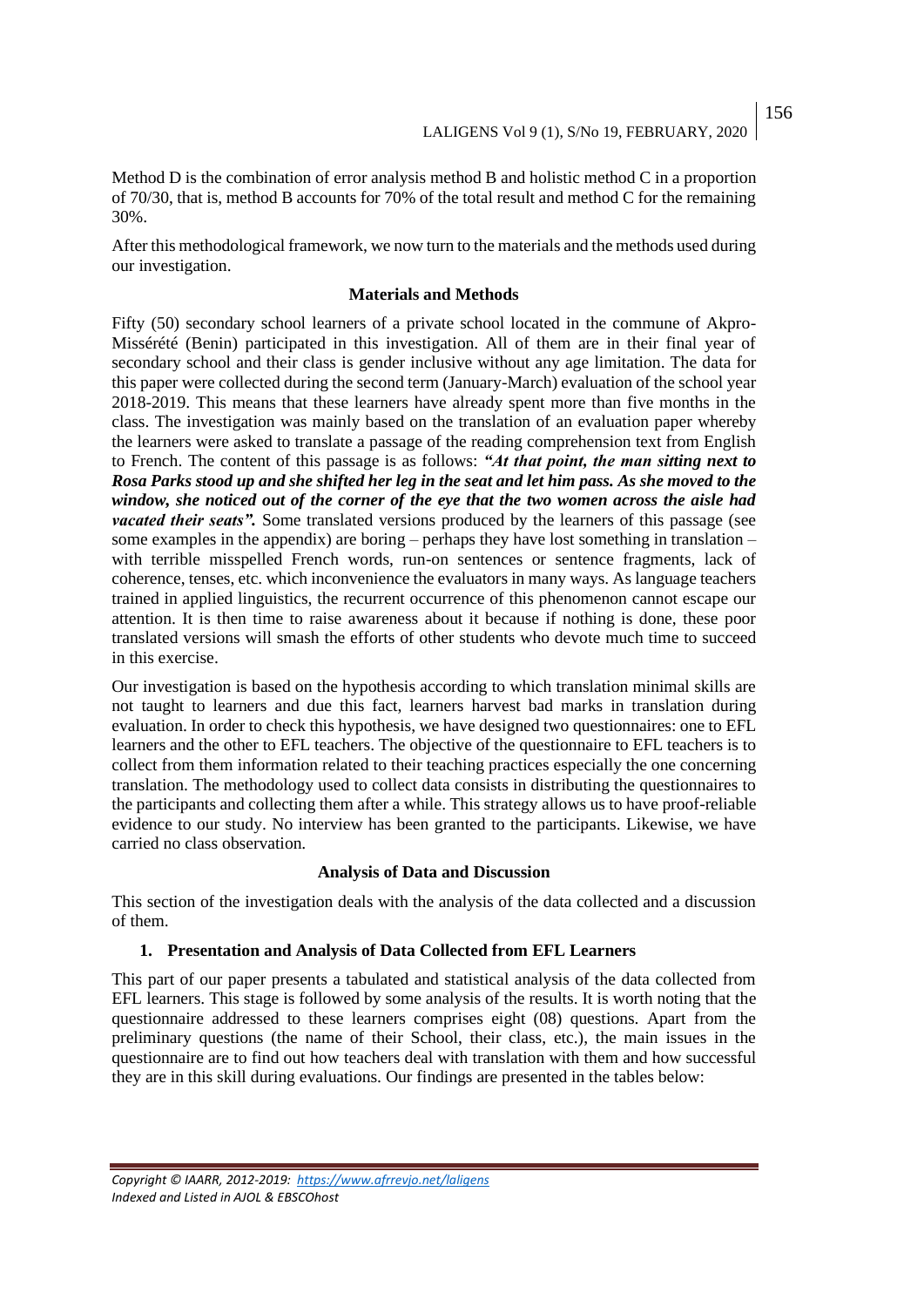**Table1:** showing the teaching of translation techniques and the learners' performance in translation

| <b>Items</b>                                                 |     | <b>Frequency</b> |     | <b>Percentage</b> |  |
|--------------------------------------------------------------|-----|------------------|-----|-------------------|--|
|                                                              | Yes | No               |     |                   |  |
| Q- 4) Does your teacher teach you translation<br>techniques? | 04  | 46               | 08% | 92%               |  |
| Q- 6) Do you get good marks in translation?                  |     | 45               | 10% | 90%               |  |

The data presented in this table reveals that teachers rarely teach their learners translation techniques. This pedagogic gap is subsequent to the learners' poor achievements in this skill. Of course, pondering over this situation, it becomes clear that translation skill can no way contribute to the communicative performance of the learners. This is also due to other facts our investigation displayed and shown in the table below.

**Table 2:** showing how frequent teachers offer remediation on translation after an evaluation

|                                                                               | <b>Always</b> |     | <b>Sometimes</b> |     | Rarely    |      | <b>Never</b> |      |
|-------------------------------------------------------------------------------|---------------|-----|------------------|-----|-----------|------|--------------|------|
|                                                                               | Frequency     | %   | Frequency        | %   | Frequency | $\%$ | Frequency    | $\%$ |
| $Q-5$ )  does<br>teacher<br>your<br>provide<br>remediation<br>on translation? | 01            | 02% | 08               | 16% | 39        | 78%  | 02           | 04%  |

One of the goals of any evaluation is to offer remediation so as to reinforce learners' ability in what has been evaluated and prepare them for another evaluation. But what is noticed here distances from this reality. The table above shows that teachers rarely offer remediation on translation after an evaluation. This leads to the bad grades learners culled in this skill during evaluation.

Question number 6 of our investigation sheet asks to know if they get good marks in translation. Almost all the participants (46/50 = 92%) answered 'no'. The remaining (04/50 = 08%) answered 'yes'. Their best grade average varies between 6 or 8 out of 10. These statistical data are a proof that translation is not yet a prerogative for teachers not only in the way they pass knowledge to their learners but also in their management of the classroom activities. In this perspective, when we want to know what prevents them from being successful in translation, the answers learners provide are without ambiguity.

**Table3:** showing the reasons why learners do not translate well.

|                   | <b>Items</b>                             | <b>Frequency</b> | <b>Percentage</b> |
|-------------------|------------------------------------------|------------------|-------------------|
| $Q-8$ )what       | We are not taught translation techniques |                  | 45.65%            |
| prevents you from | Translation is a difficult exercise      | 09               | 19.56%            |
| translating well? | We do not understand the passage to      | 16               | 34.78%            |
|                   | be translated                            |                  |                   |

As shown in the above table, 21/46 of the learners who say they are successful/get good marks in translation attest through their answers that they are taught translation techniques whereas respectively 16/46 and 09/46 do not understand every word of the passage to be translated or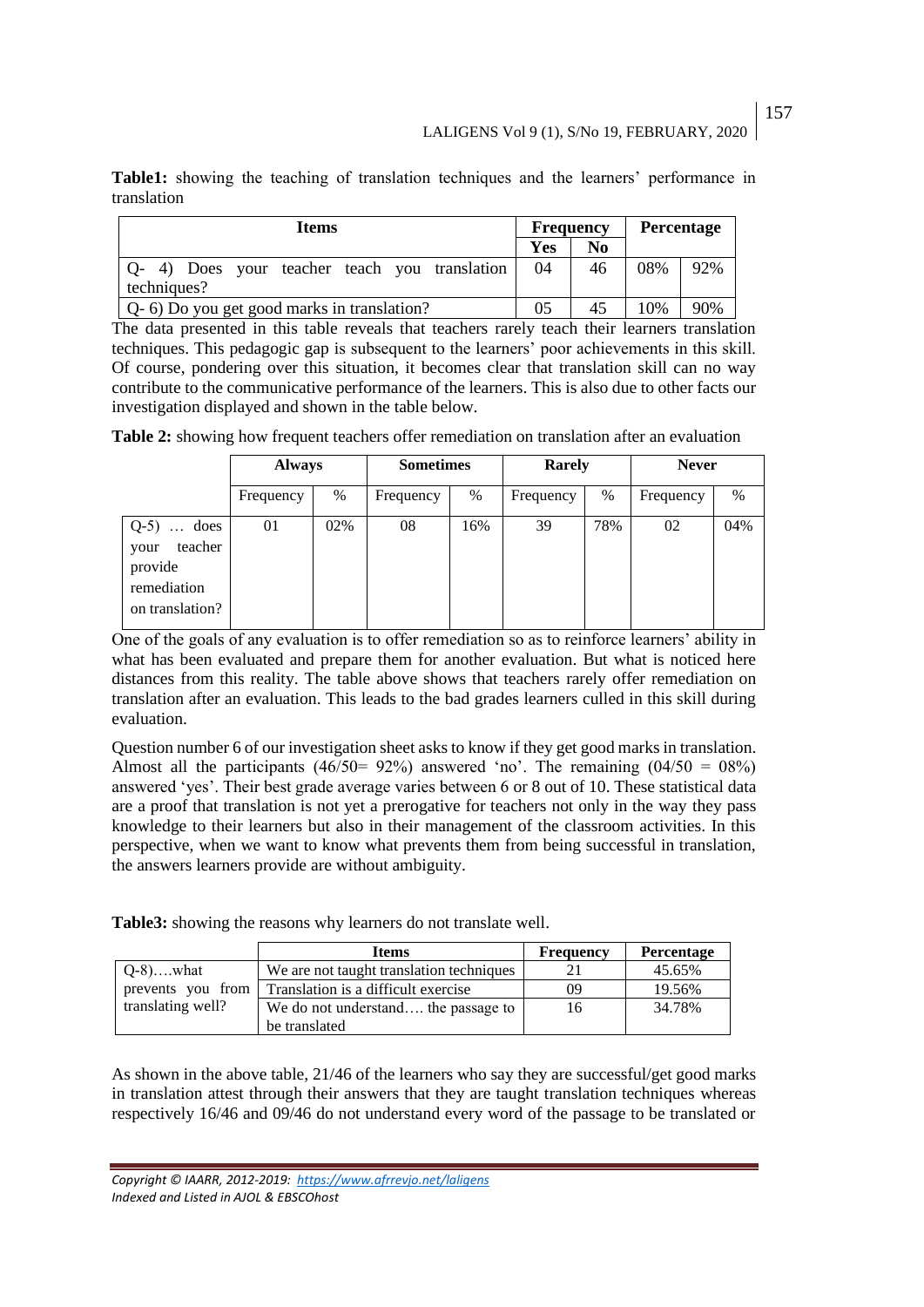admit that translation is a difficult exercise. This is a proof that the way translation skill is dealt with by teacher is not in favour of achieving academic excellence.

# **2. Presentation and Analysis of Data Collected from EFL Teachers**

This part of our investigation accounts for the analysis of data collected from EFL teachers. Our real motive behind the questionnaire to them is to uncover if they teach their learners how to translate, their knowledge of the translation techniques as theorized so far, how successful their learners are, etc. The results of our investigation are summarized (in the tables) below.

Answers to Question 4 of our investigation sheet are surprising. Actually, almost all the participants  $(23/25 = 92%)$  recognize they teach their learners how to translate. But the confusion starts when it comes to know the translation techniques, they teach their learners.

| <b>Questions</b>                             | Answers                                  |
|----------------------------------------------|------------------------------------------|
| What are the techniques<br>$\sigma$<br>$O-7$ | -sentence components and patterns        |
| translation you teach them?                  | -words meaning                           |
|                                              | -sentences translation                   |
|                                              | -context of the passage                  |
|                                              | -meaning of prepositions, function, etc. |
|                                              | -understanding the sentences meaning     |
|                                              | -grammatical rules                       |
| Q-8) What are the cognitive foundations      | -level of the learners                   |
| you base yourself on to assess your          | -human dimension                         |
| learners' translation skill?                 | -learners' experience                    |
|                                              | -field of translation                    |
|                                              | -understanding, documentation, judgment  |

**Table4:** showing the translation techniques teachers teach and the cognitive bases they take into account to assess their learners' translation skill.

The above table summarizes the different translation skills known to teachers we have investigated and the cognitive bases they take into account to evaluate this skill. When we consider the first question in this category, it can be assumed that the participants of our investigation have but a wrong knowledge of the translation skills. The same remark is made with the second question. If it is true that translation is a skill that contributes to the language acquisition and offers some job opportunities, then teachers should be trained in the translation techniques. To the question to know if their learners are successful in translation, the data presented in the table below are unfailing.

**Table5:** showing teachers' opinion on how successful their learners are in translation

|                                      | Yes              |               | No               |               |
|--------------------------------------|------------------|---------------|------------------|---------------|
|                                      | <b>Frequency</b> | $\frac{6}{9}$ | <b>Frequency</b> | $\frac{0}{0}$ |
| Q-9) Are your learners successful in |                  | 20%           | 20               | 80%           |
| translation?                         |                  |               |                  |               |

As shown in the above table, EFL teachers recognize that their learners are not successful in translation. The data show that at the micro-level, 1/5 has good grade in translation during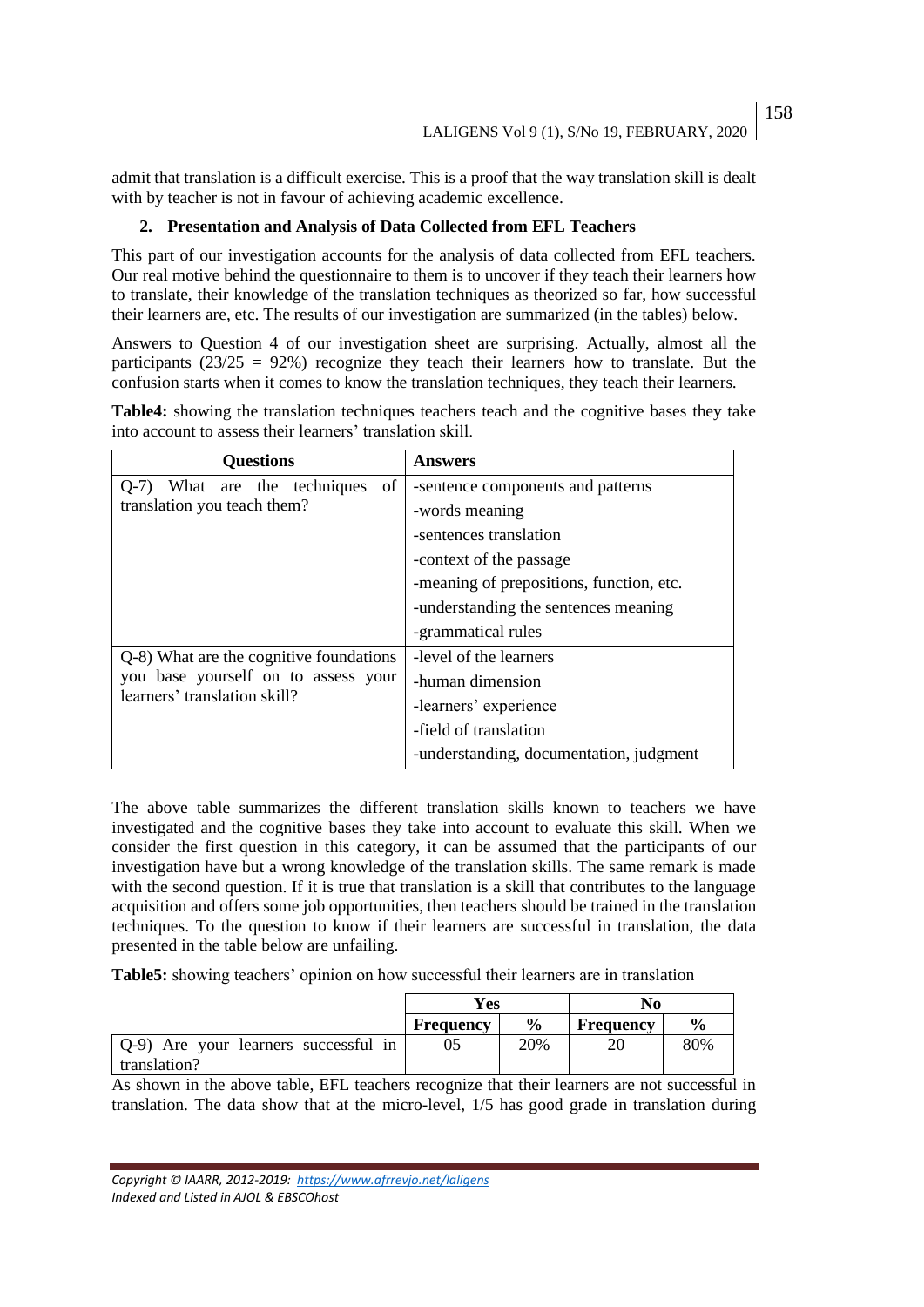evaluations. The other 4/5 have bad grades. The reasons for the learners' failure in translation skill as revealed by our investigation are put in the table below:

**Table6:** showing EFL teachers' opinion on the reasons why EFL learners are not successful in translation

|                                                        | <b>Frequency</b> | $\frac{6}{9}$ |
|--------------------------------------------------------|------------------|---------------|
| -Lessons on translation are difficult to plan          | 03               | 12%           |
| -Teachers are hardly trained in translation techniques | 06               | 24%           |
| -Translation techniques are hardly taught by teachers  | 04               | 16%           |
| -EFL learners find translation difficult               | 07               | 28%           |
| -Learners most of the time have a language problem     | 05               | 20%           |
| <b>Total</b>                                           | 25               | 100%          |

The results shown in this table attest to the fact that the way the curriculum is designed do not give EFL teachers ability to deal with translation like the other skills. While they are trained in how to teach reading/listening comprehension, writing, grammar, function, etc. 06/25 (24%) EFL teachers admit they are hardly trained in the field of translation whereas 04/25 hardly teach their learners the translation techniques. Another 05/25 (20%) recognize their learners have a problem of language, which gives rise to some mistakes noted in their translation production as summarized in the table below:

| Q-12) What are your learners' most common mistakes in      | <b>Frequency</b> | $\frac{0}{0}$ |
|------------------------------------------------------------|------------------|---------------|
| translation?                                               |                  |               |
| -Grammatical                                               | 06               | 24%           |
| -Lexical                                                   | 05               | 20%           |
| -Lack of coherence                                         | 06               | 24%           |
| -No knowledge of the idiomatic use of the English language | 08               | 32%           |
| <b>Total</b>                                               | 25               | 100%          |

**Table7:** showing EFL learners' most common mistakes in translation

From an error analysis perspective, translation is an exercise which is not yet accessible to EFL learners. They have real problems not only to understand the lexical items but also to translate efficiently the verbs taking into account their tenses and other parameters. Stiegelbauer, Schwars & Husar (2016, p. 47) assumed "… the translator's role is to interpret the source text and translate it into a new version for a new target". This assertion is totally in opposition to what our investigation revealed. 06/25 (24%) EFL teachers recognize that learners miss lack coherence while translating from the source text. In addition, they have but little knowledge of the idiomatic expressions ( $08/25 = 32%$ ) and the way to translate them.

## **Discussion of the Findings**

This part of our research work deals with the discussion of our findings. In fact, many studies are applied by researchers to make a sound judgment or an assessment of the quality of translated texts. But a point needs to be made here. Our research is neither concerned with an error analysis nor Translation Quality Assessment. By carrying out this study, we aim at investigating the real place of translation in the Beninese academic curriculum and how it efficiently contributes to empowering learners with abilities such as language efficiency or a more practical use language in terms of speaking or writing.

In fact, secondary school education in Benin has gone through a tremendous reform for more than two decades. This reform has basically adopted a teaching/learning methodology based on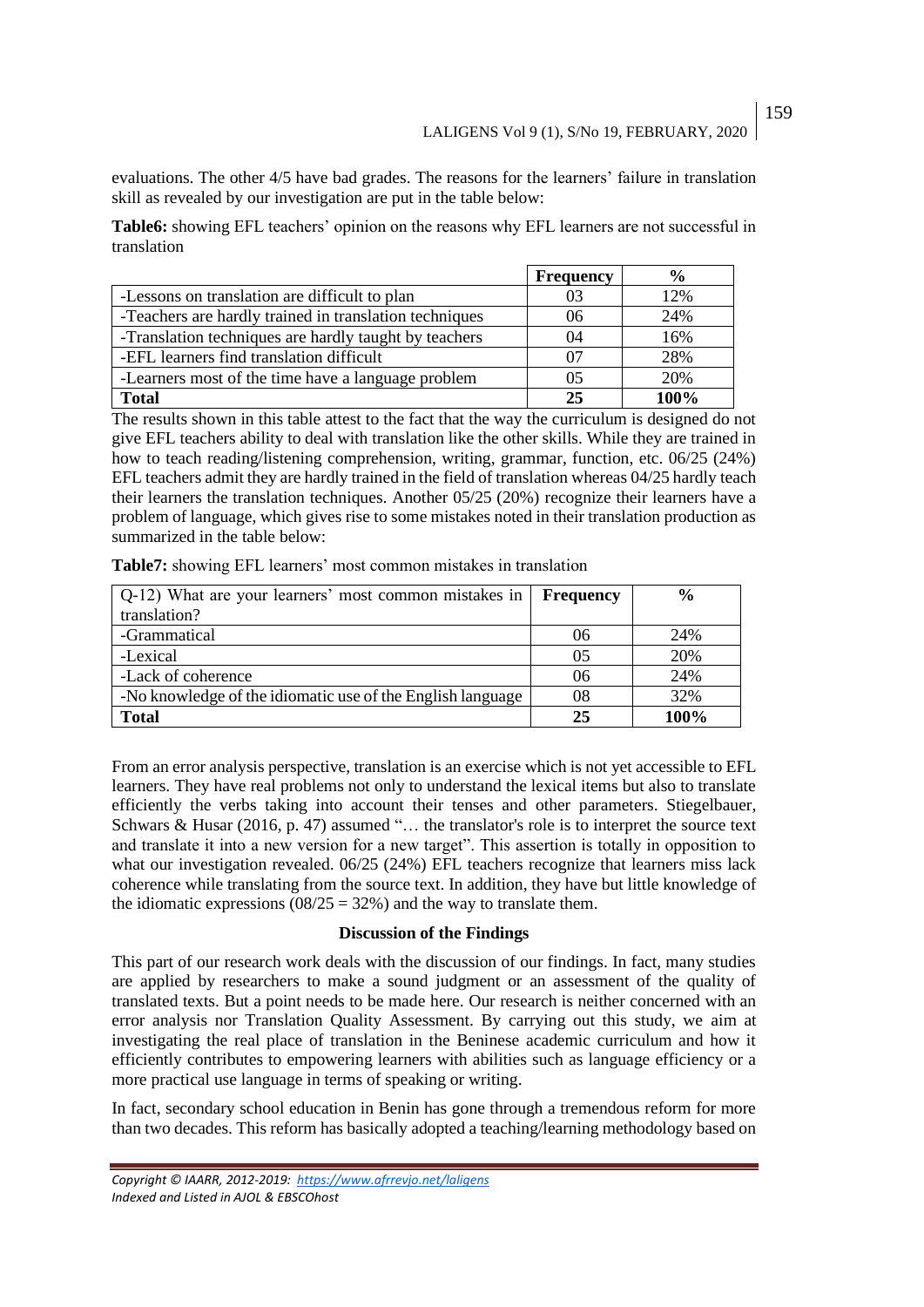constructivism and the acquisition of a number of competencies related to both school subjects and everyday life situations. From the foregoing it is clear that there exists interdependence between the language and the competencies developed by the learners. The objective of teaching English in this context bridges to implement some activities related to the use of language taking into account the language competencies by integrating the context of the English language use. Concerning the context of the use of English, four contexts have been identified:

- Context of reception where learners develop oral, visual or written skills by listening to radio, music, the teacher or by watching a picture, film, etc.
- Context of production where learners produce audio, oral, visual or written messages by speaking to a friend, addressing an audience, conceiving some audiovisual supports like compact disks, posters, etc.
- Context of interaction which is an integration of the first two contexts for an effective use of English through games, dialogues, interactions, etc.
- Context of mediation where an individual plays the role of facilitator by assisting a less competent person access the message of another language through explanation, summary, interpretation, translation, etc.

As clear as it appears, translation, the field of our investigation belongs to the fourth context. For a successful teaching/learning/evaluation process, the teacher must seek to a total integration of these different contexts. In other words, no student is able to achieve a qualitative translation without being able to indulge in appropriate speaking activities or being able to produce coherent and cohesive writings or being able to interact efficiently with native speakers/speakers of other languages. Many teachers think and assume that the first handicap to teach translation in class is the lack of adequate materials without thinking of what they do themselves to change this paradigm especially when it comes to teaching in low resource areas. The results from our investigation show that  $46/50 = 92\%$  of the participants viz. the students recognize they are not taught translation techniques and data collected from EFL teachers confirm and affirm this sad reality in schools in Benin. This assumption is in total opposition to the expectation of a curriculum which normally gives direction through the syllabus to the purpose/aim of a subject that is decided to be taught. This is a proof that the curriculum put at the teachers' disposal has to be renovated by including aspects like techniques of translation because Benin has made the option to adopt the LMD (License-Master-Doctorate) system where a zone has been thought and created on the university campus of Abomey-Calavi where among the many subjects taught there stands translation. In order then to allow students from the secondary schools have an easy access to the translation course rooms, EFL teachers must think of a qualitative teaching of translation not as a mere academic formality but as a profession-oriented subject.

The data collected from the EFL teachers show that they have little or vague knowledge of the techniques of translation. In fact, Table4 shows the translation techniques teachers assume they know. Compared with the techniques displayed in our theoretical part, there is a gap between the two. The possibility that the translation techniques are not known to the EFL teachers we have investigated establishes the truth that they are not trained in that matter. A subject that is taught without prior training cannot lead to a professional end. This for sure justifies the reason why the EFL learners are not successful in translation. Among the 21st challenges stand communication, with translation as a form of communication. In order to ensure survival of teaching in this fast-growing technological world, it is then important for teachers to keep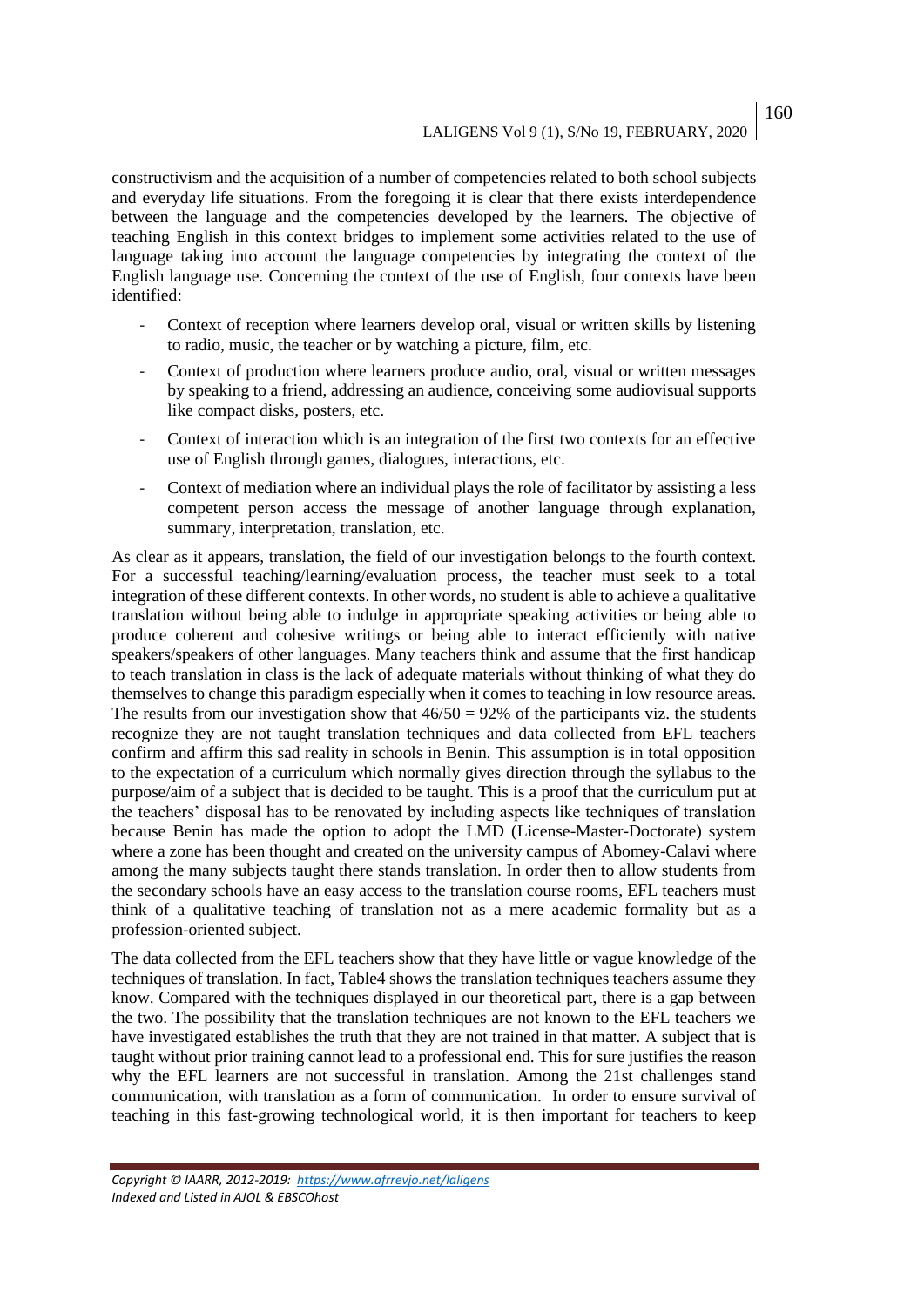abreast of the convenient ways technology provides for an efficient communication, be it oral or written.

The foregoing discussion helps to address the issue of how EFL teachers evaluate qualitatively their students' translations. In fact, evaluation plays an important role because it not only provides evidence that teaching has taken place but also the objectives of the teaching have been reached. The reported data of our investigation both from the learners and the teachers show that the former is not successful in translation. This is certainly due to the way the learners' translation pieces are evaluated. The problem here is that the translation exercise is part and parcel of the exam paper because it has an item devoted to it in addition to the items on reading comprehension, vocabulary, structure and/or function. The accumulation of these brain-puzzling exercises crushes all the learner's initiative when they finally fall on translation. Consequently it (translation) then represents no challenge to the learners who mostly skip it and/or upset the evaluators with nonsense, contradiction and mistranslation. The proof is shown through the excerpts we have provided in the appendix. Our investigation does not fall within the theoretical framework of error analysis per se but the inquiry allows to uncover the objectives pursued by the curriculum designer by including it on the evaluation paper and see how it contributes to the accuracy or proficiency in terms of language learning. To the question (Q-8 on the questionnaire sheet to EFL teachers) to know which cognitive foundations teachers base themselves to assess their learners' translation, some pointed out human dimensions, students' level and experience. The question these answers raise is related to what can be expected from a learner whom a passage with technical or tricky words is given to. Of course, not much. This is certainly where stems the explanation to the learners' poor performance in translation. Some teachers may assume the lexical items related to the field are already pretaught nonetheless the passage most of the time does not take into learners' cognitive capacity. Moreover, the idiomatic expressions used in the passage are not always understood by the learners. The procedures to cope with these expressions are not taught and the evaluator has no fundamental tool to gauge his/her learner's production. As contended by Elmgrab (2014:1) "The criteria for evaluating translation students' errors will contribute to the construction of systematic assessment processes. Instructors are required to seek a basis for informed judgment built upon both theoretical consideration and experimental criteria".

Good teaching not only requires the recognition of the student's nature but also the need and interest of every student. If the material for evaluation does not accord with the child's nature and does not take into account the child's need or interest, the child will but achieve little in it. What is noted with the teaching of translation is that it seems to be idiosyncratic or teachercentered excluding the students' needs. The curriculum, we have said so far, must be redesigned and renovated because translation can never be taught the way skills like reading, writing, speaking or language components such as grammar, vocabulary, function are taught. Even the teaching of these skills or language components is of little support to translation. Our investigation reveals that the most common mistakes EFL teachers note in their learners' translation range from grammatical ones to no knowledge of the idiomatic use of the English language through lexical ones and lack of coherence. Likewise, the data collected from the EFL students reveal the same pedagogic deficiency. Remember that these data are obtained through administration of questionnaires to advanced level students. The consideration of these facts generates suspicion as to the quality of teaching methods/techniques used by the teachers in Benin to teach translation. The main objective of the Competency-Based Approach is to train and develop different skills in learners in an integrative way. But, there seems to be no correlation between the teaching of the language components and the translation skills which should offer resource to foster learners' ability of learning a foreign language.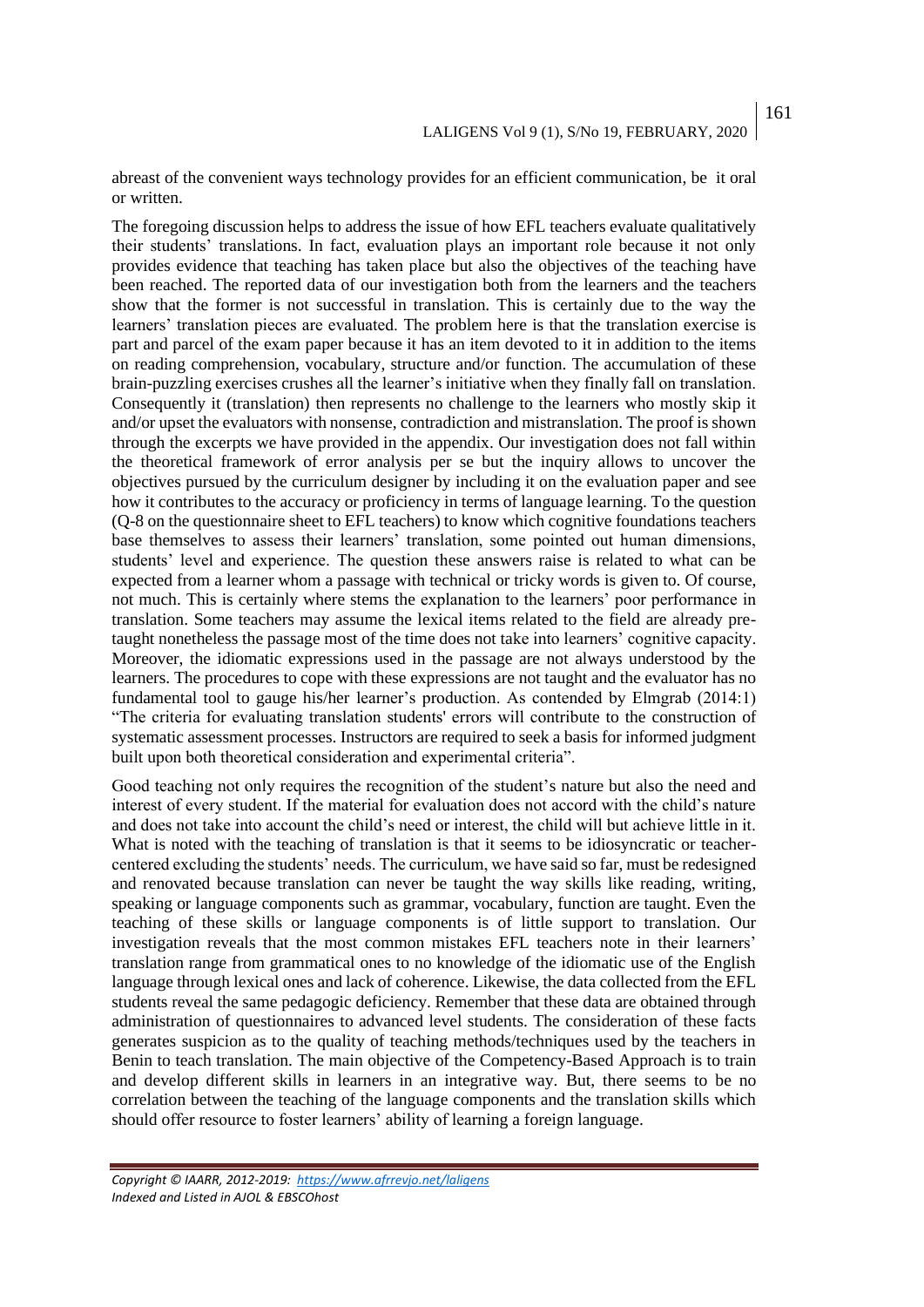## LALIGENS Vol 9 (1), S/No 19, FEBRUARY, 2020 162

Worthy of note at this point is that the status of English in schools in Benin also contributes to the poor performance of learners in English in general and translation, in particular. What is the pedagogical value of translation for science students who have a three-hour English lesson every week? In fact, these students are intensively overwhelmed with lessons in sciences and mathematics that have very little time for literature. This is the context in which they are asked to translate during evaluation some excerpts from English to French. Concerning art students, there is a tendency towards German and Spanish to the neglect of English in reaction to the bad marks they cull very often in the subject viz. English. The problem the foregoing discussion poses to EFL teachers is which teaching/learning strategies they should use in order to introduce more translation-based activities in the planning of their lesson. The implementation of these learning activities can help to improve their classroom practices and actively include not exclude learners in the construction of the different kinds of knowledge. In this respect, Mbeudeu (2017, p. 76) suggests: "……the use of translation should be highly monitored by the classroom teacher; it should be mostly used at beginners' level and gradually discarded as the learners progress to the end of the secondary school". In other words, this assertion advocates that learners get accustomed to translation at an early level and as they progress this becomes an easy practice to them. By doing this, learners will be able to gain a lot in terms of developing some skills like writing and reading.

#### **Conclusion**

The investigation into the translation excerpts by EFL learners during evaluation paper marking in the Beninese secondary schools has been the motive behind this study. Our remark came from the translation of the following passage: "*At that point, the man sitting next to Rosa Parks stood up and she shifted her leg in the seat and let him pass. As she moved to the window, she noticed out of the corner of the eye that the two women across the aisle had vacated their seats"* during an evaluation marking section. The translation passages produced by these EFL learners and the marks given to their production drew our attention raising a series of tremendous pedagogic troubles among which translation seems to be more and more neglected not only by EFL teachers who represent the learners' input but also by EFL learners whose output accounts for the nature of teaching they are given. The analysis of the questionnaire to EFL teachers and learners helps us to conclude the former are not trained in the techniques of translation and consequently the latter are the results of the way translation is taught them. In such way, this skill that should normally help the EFL learners develop other skills such as writing sinks into a deep negligence with unmotivated drills that are meaningless and not challenging to these learners. All in all, everything shows that translation is not at its best in the Beninese secondary schools. The reasons are not farfetched. Teachers in Benin are enormously trained in how to teach reading comprehension, writing, listening, function, vocabulary, etc. but not in teaching translation skills.

This study is not an investigation into errors noted in the learners' translation. Most of the translation methods revealed in the theoretical framework seem up to this level, unknown to EFL learners in Beninese secondary schools. Such reality obliges us to orient our investigation towards the necessity for reinforcing the teaching of translation in Beninese secondary schools. It is not then surprising to have come across a critical analysis of the educational system in the discussion. Translation should help to an accurate use of the language that's why a follow-up of this study will definitely look into the error analysis in view of fostering learners' abilities in language skills and arming teachers with designing translation based-activities for the benefit of their learners.

#### **References**

*Copyright © IAARR, 2012-2019: <https://www.afrrevjo.net/laligens> Indexed and Listed in AJOL & EBSCOhost*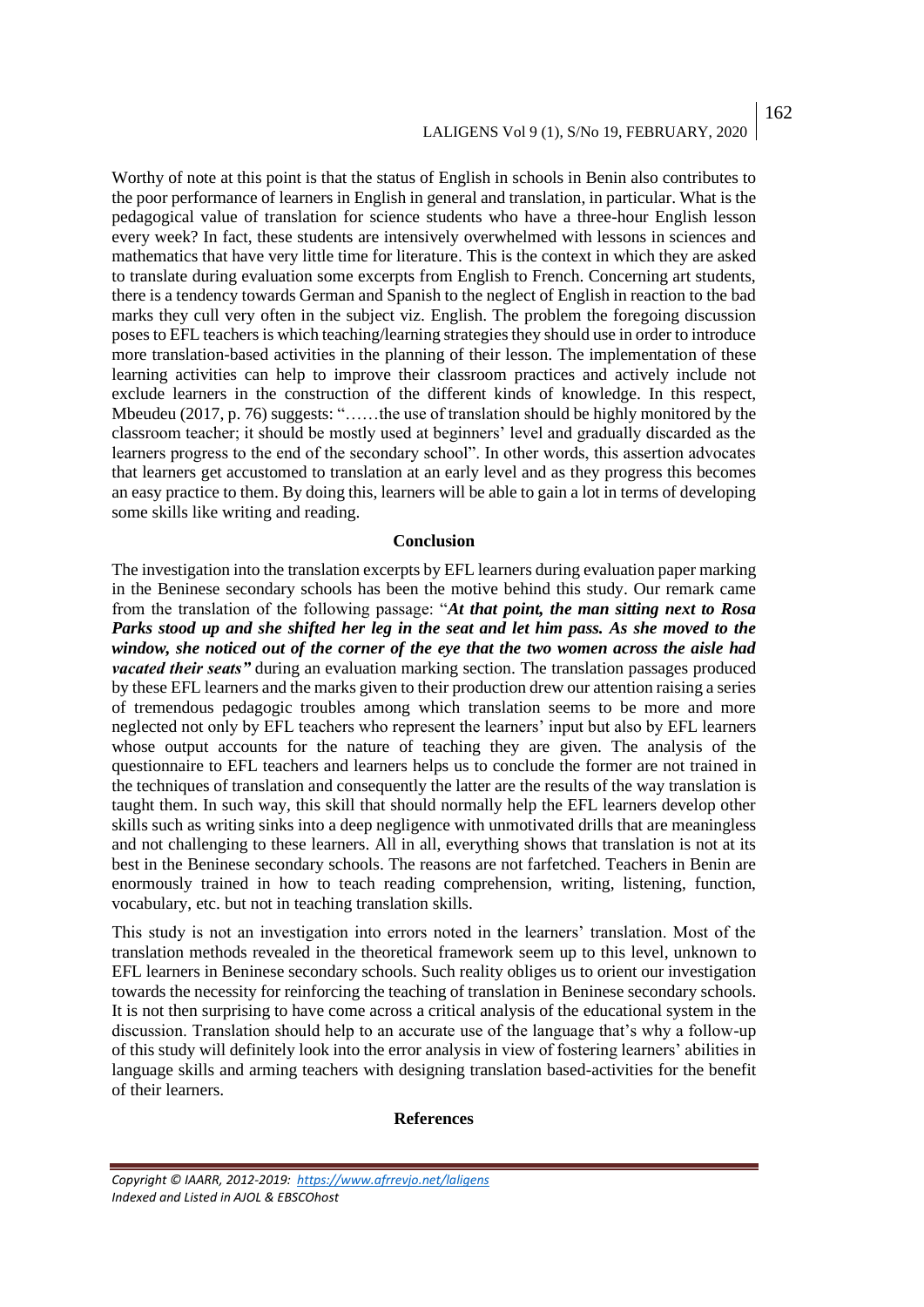- Amini, M. (2018). How to evaluate the TEFL students' Translations through analytic, holistic or combined method? *Language Testing in Asia* (2018) 8:10, Pp. 1-8 [https://doi.org/10.1186/s40468-018-0063-6,](https://doi.org/10.1186/s40468-018-0063-6)
- Dancette, J. (2001). Analyse des processus de traduction: Considérations epistémologiques et pédagogiques. *Cuadernos de Lenguas Modernas* 2001, vol. 3, n<sup>o</sup>3, p. 5-21.
- Du, X. (2012). A brief introduction of Skopos Theory. *Theory and Practice in Language Studies*, Vol. 2, No. 10, pp. 2189-2193.
- Elmgrab, R. (2014). Possible criteria for evaluating students' translation errors. *International Journal of Humanities and Cultural Studies* (IJHCS) Vol.1, Issue.3, December, 2014. Pp. 1-15.
- Fauziati, E. (2008). *Teaching of English as a Foreign Language (TEFL*). Surakarta: Muhammadiyah University Press
- Kochhar, S. K. (2013). *Methods and techniques of teaching*. India: Sterling Publishers Private Limited.
- Leech, G. (1982). *English grammar for today*. London: The Macmillan Press.
- Mbeudeu, C. D. (2017). Introducing translation-based activities in teaching English as a Foreign Language: A step towards the improvement of learners' accurate use of words and expressions in writing. In *Research in Pedagogy*, Vol. 7, Issue 1 (2017), pp. 76‐ 89.
- Mbotake, S. G. (2014). Teaching Translation in Cameroon Anglophone High Schools: Challenges for Innovative Pedagogy. *T21N – Translation in Transition*, 2014-6, Pp. 1-33
- Sager, J. C. (1989). Quality and standards the evaluation of translations. In Picken, C. (Ed.) *The translator's handbook,* (pp. 91–102). London: ASLIB.
- Siregar, R. (2018). Grammar based translation method in translation teaching. *International Journal of English Language & Translation Studies* 6(2), Pp.148-154.
- Stiegelbauer et.al (2016). Three translation model approaches. *Studii de Ştiinţă şi Cultură* Volumul XII, Nr. 3, septembrie 2016, Pp.44-50.
- Waddington, C. (1999). *Estudio Comparativo de Diferentes Métodos de Evaluación de Traducción General (Inglés-Español).* Madrid: Publicaciones de la Universidad Pontificia Comillas